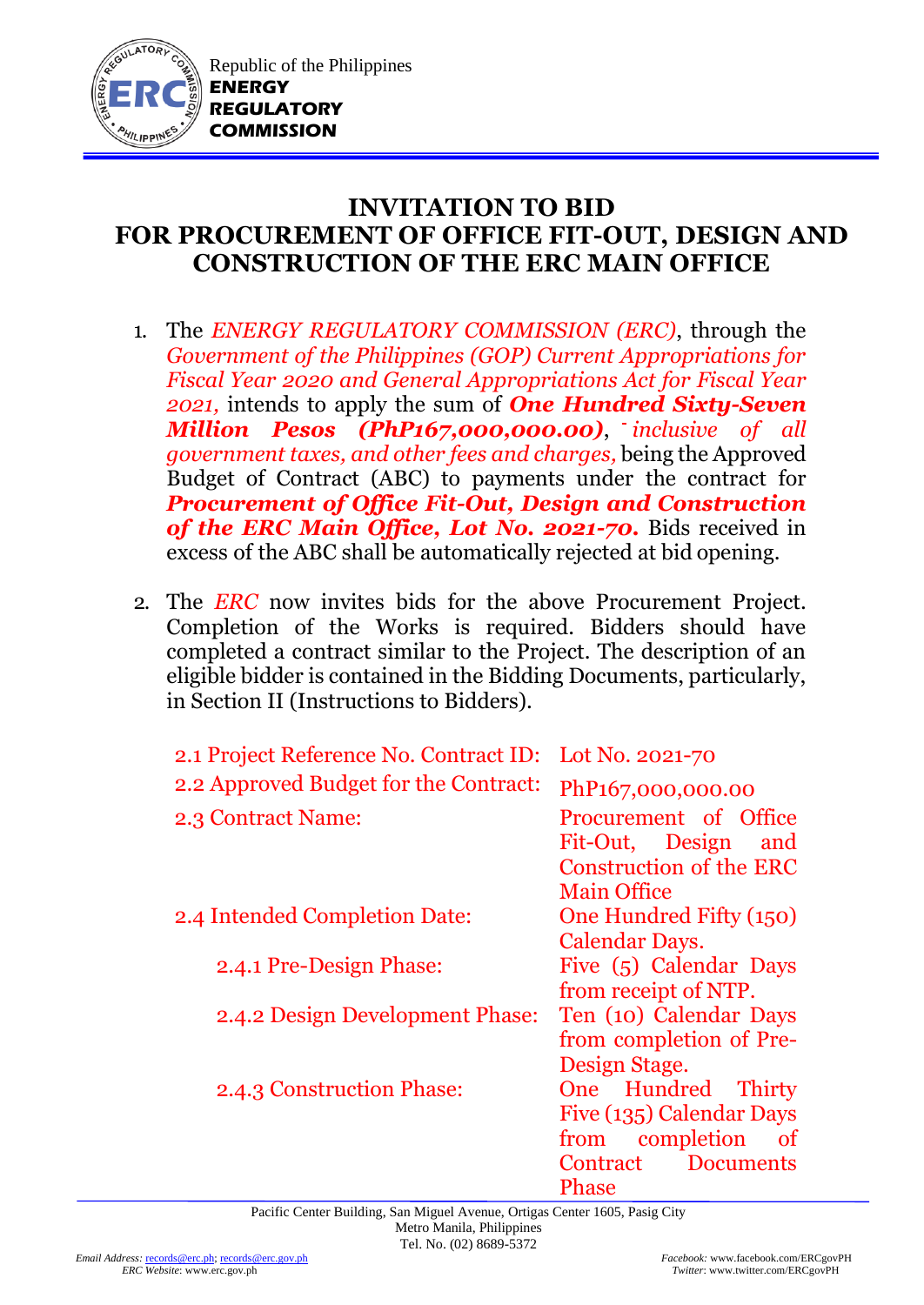- 3. Bidding will be conducted through open competitive bidding procedures using non-discretionary "*pass/fail*" criterion as specified in the 2016 revised Implementing Rules and Regulations (IRR) of Republic Act (RA) No. 9184.
- 4. Interested bidders may obtain further information from *ERC BAC Secretariat* and inspect the Bidding Documents at the address given below from *Monday to Friday, 9:00 A.M. to 4:00 P.M*.
- 5. A complete set of Bidding Documents may be acquired by interested bidders on *08 November 2021* from the given address and website(s) below *and upon payment of the applicable fee for the Bidding Documents, pursuant to the latest Guidelines issued by the GPPB, in the amount of Fifty Thousand Pesos (PhP50,000.00)*. The Procuring Entity shall allow the bidder to present its proof of payment for the fees *in person.*
- 6. The *ERC BAC* will hold a Pre-Bid Conference<sup>1</sup> on *15 November 2021, 01:00 P.M. through videoconferencing via MS Teams, which can be accessed through:*

[https://teams.microsoft.com/l/meetup](https://teams.microsoft.com/l/meetup-join/19%3ameeting_MzY5NjM0N2ItMTkyMS00N2Q0LWIzYWUtZDY2OWUyZTZhODcx%40thread.v2/0?context=%7b%22Tid%22%3a%2234a3c75d-10fe-482b-9220-04df09540e89%22%2c%22Oid%22%3a%225f074c63-51dc-4812-9356-3479a48fb753%22%7d)[join/19%3ameeting\\_MzY5NjM0N2ItMTkyMS00N2Q0LWIzYWUtZDY2OW](https://teams.microsoft.com/l/meetup-join/19%3ameeting_MzY5NjM0N2ItMTkyMS00N2Q0LWIzYWUtZDY2OWUyZTZhODcx%40thread.v2/0?context=%7b%22Tid%22%3a%2234a3c75d-10fe-482b-9220-04df09540e89%22%2c%22Oid%22%3a%225f074c63-51dc-4812-9356-3479a48fb753%22%7d) [UyZTZhODcx%40thread.v2/0?context=%7b%22Tid%22%3a%2234a3c75d-](https://teams.microsoft.com/l/meetup-join/19%3ameeting_MzY5NjM0N2ItMTkyMS00N2Q0LWIzYWUtZDY2OWUyZTZhODcx%40thread.v2/0?context=%7b%22Tid%22%3a%2234a3c75d-10fe-482b-9220-04df09540e89%22%2c%22Oid%22%3a%225f074c63-51dc-4812-9356-3479a48fb753%22%7d)[10fe-482b-9220-04df09540e89%22%2c%22Oid%22%3a%225f074c63-51dc-](https://teams.microsoft.com/l/meetup-join/19%3ameeting_MzY5NjM0N2ItMTkyMS00N2Q0LWIzYWUtZDY2OWUyZTZhODcx%40thread.v2/0?context=%7b%22Tid%22%3a%2234a3c75d-10fe-482b-9220-04df09540e89%22%2c%22Oid%22%3a%225f074c63-51dc-4812-9356-3479a48fb753%22%7d)[4812-9356-3479a48fb753%22%7d](https://teams.microsoft.com/l/meetup-join/19%3ameeting_MzY5NjM0N2ItMTkyMS00N2Q0LWIzYWUtZDY2OWUyZTZhODcx%40thread.v2/0?context=%7b%22Tid%22%3a%2234a3c75d-10fe-482b-9220-04df09540e89%22%2c%22Oid%22%3a%225f074c63-51dc-4812-9356-3479a48fb753%22%7d)

- 7. Bids must be duly received by the BAC Secretariat through manual submission at the office address indicated below on or before *29 November 2021, 01:00 P.M.* Late bids shall not be accepted. Bidders are requested to submit one (1) original and one (1) copy of their bids. Bidders are likewise requested to bring the originals of the documents submitted and present the same for comparison during the bid opening
- 8. All bids must be accompanied by a bid security in any of the acceptable forms and in the amount stated in **ITB** Clause 16.

<sup>1</sup> May be deleted in case the ABC is less than One Million Pesos (PhP1,000,000) where the Procuring Entity may not hold a Pre-Bid Conference.